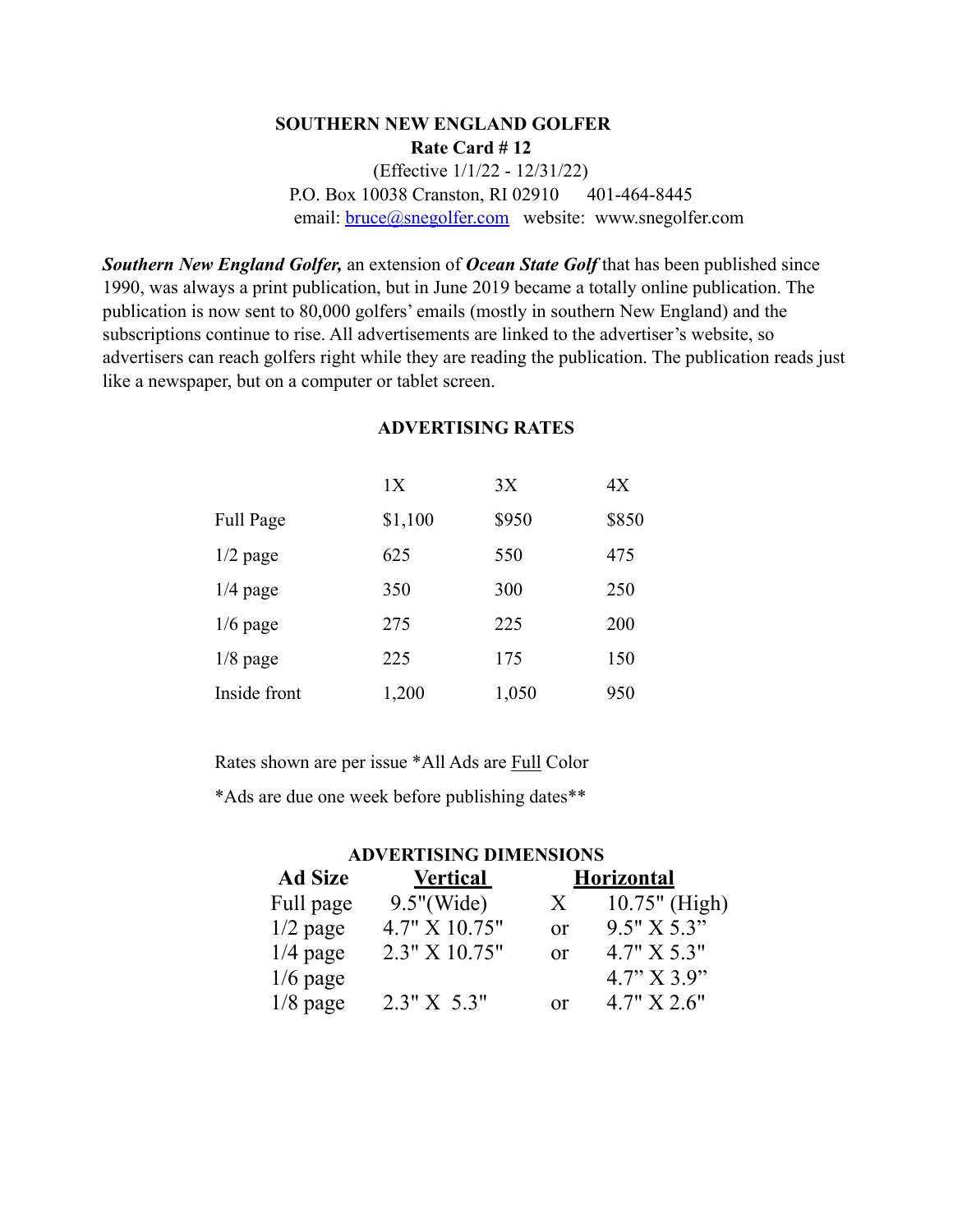## **PUBLICATION DATES AND FEATURES**

| April 25 | Number 1 | Highlighting Masters, College golf, Challenge Cup Tournament       |
|----------|----------|--------------------------------------------------------------------|
| June 6   | Number 2 | Northeast Amateur, CVS Health Charity Classic, Travelers, College  |
|          |          | and high school results, Tourn. Results, U.S. Senior Open          |
| July 25  | Number 3 | CVS Classic Pictorial, State Four-balls, Women's Championships,    |
|          |          | <b>State Amateurs</b>                                              |
| Oct. 3   | Number 4 | FedEx Cup, USGA State Tournaments, President's Cup, Tournament     |
|          |          | Results, Players of the Year from Mass., CT and RI, Year in Review |

**Southern New England Golfer** uses the top golf writers in New England, most who are members of the Golf Writers' Assn. of America, to provide readers with the best coverage of local, regional and national golf stories, and top photographers to provide you with pictures that you will help tell the stories.

Each issue of the Publication will feature:

**Rhode Island Notebook Eastern Mass. Notebook Central Mass. Notebook Western Mass. Notebook Connecticut Notebook Women's Golf Rising Star on Tour Instruction Column Fitness Column Junior Golf (at least two pages each issue, much featuring the U.S. Challenge Cup) Commentary from Scott Cordischi, local radio personality Commentary from Tom Gorman, long-time golf writer and owner of New England.Golf Rules Interpretations**